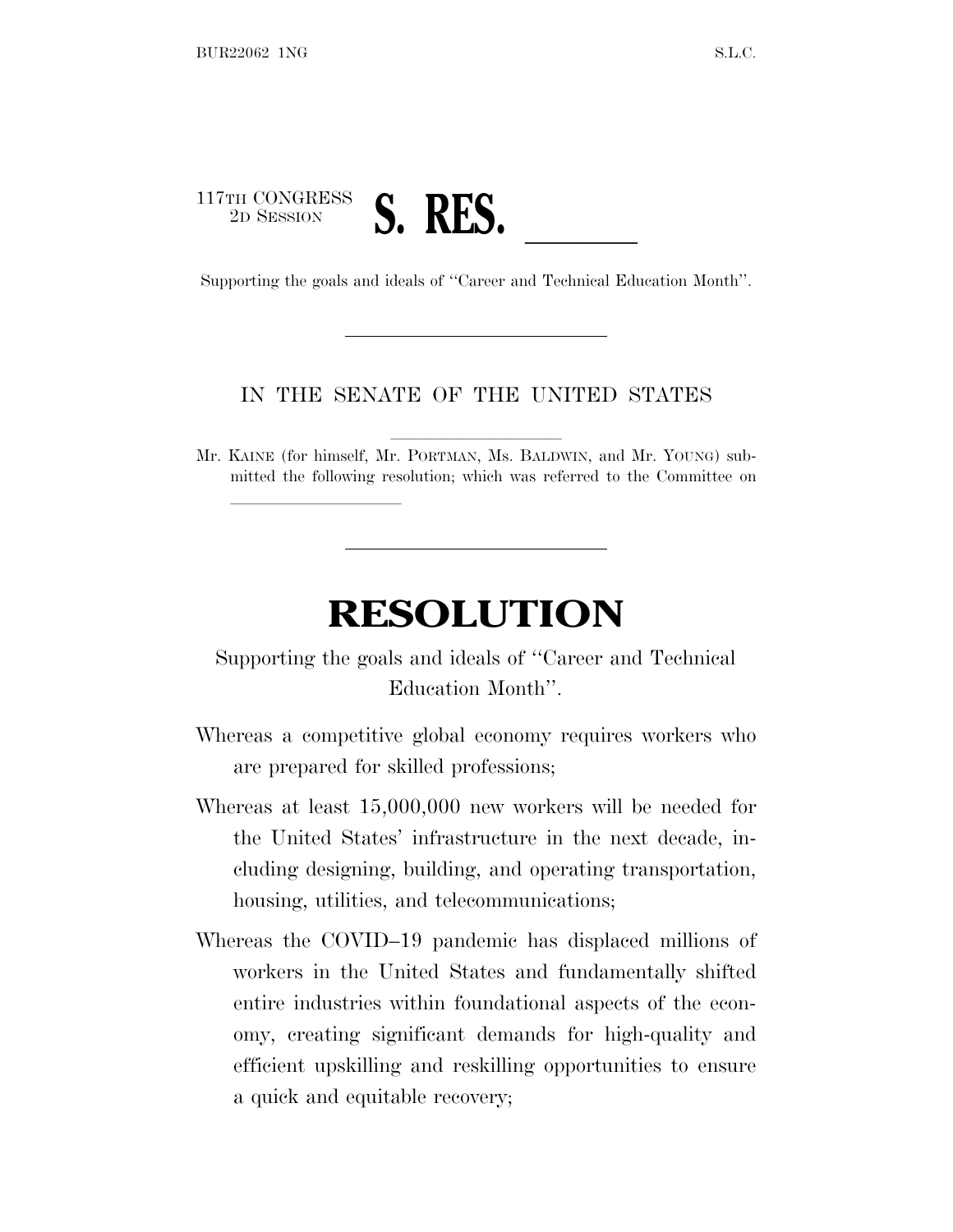- Whereas career and technical education (referred to in this preamble as ''CTE'') ensures that competitive and skilled workers are ready, willing, and capable of holding jobs in high-wage, high-skill, and in-demand career fields such as science, technology, engineering, art and design, mathematics, nursing, allied health, construction, information technology, energy sustainability, and many other career fields that are vital in keeping the United States competitive in the global economy;
- Whereas CTE helps the United States meet the very real and immediate challenges of economic development, student achievement, and global competitiveness;
- Whereas the United States has 30,000,000 jobs providing an average income of \$55,000 per year that do not require a bachelor's degree yet increasingly require some level of postsecondary education;
- Whereas over 11,000,000 students are enrolled in CTE across the country at the secondary and postsecondary levels, with CTE programs in thousands of CTE centers, comprehensive high schools, career academies, and CTE high schools, and nearly 1,000 2-year colleges;
- Whereas CTE matches employability skills with workforce demand and provides relevant academic and technical coursework leading to industry-recognized credentials for secondary, postsecondary, and adult learners;
- Whereas CTE affords students the opportunity to gain the knowledge, skills, and credentials needed to secure careers in growing, high-demand fields;
- Whereas secondary CTE is associated with a lower probability of dropping out of high school and a higher likelihood of graduating on-time;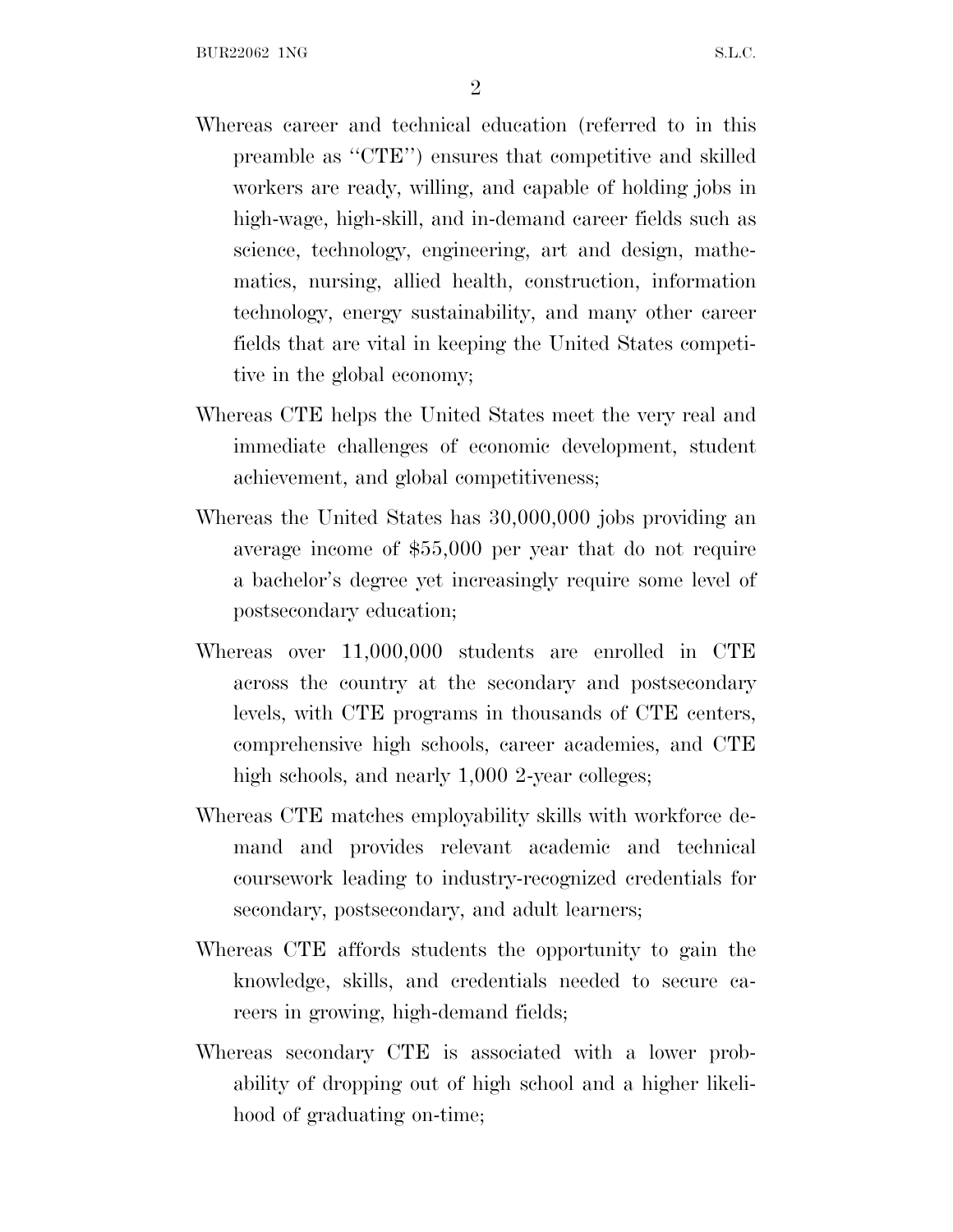3

- Whereas, according to an American Federation of Teachers poll, 96 percent of parents approve of expanding access to CTE and other programs that prepare students for jobs;
- Whereas students at schools with highly integrated rigorous academic and CTE programs are significantly more likely to meet college and career readiness benchmarks than students at schools with less integrated programs;
- Whereas, in 2018, Congress affirmed the importance of CTE by passing the Strengthening Career and Technical Education for the 21st Century Act (Public Law 115–224), which supports program improvement in secondary and postsecondary CTE programs in all 50 States, the District of Columbia, Puerto Rico, the United States Virgin Islands, and outlying areas; and
- Whereas February 23, 2022, marks the 105th anniversary of the signing of the Act of February 23, 1917 (39 Stat. 929, commonly known as the ''Smith-Hughes Vocational Education Act of 1917''), which was the first major Federal investment in secondary CTE and laid the foundation for the bipartisan, bicameral support for CTE that continues as of February 2022: Now, therefore, be it
	- 1 *Resolved,* That the Senate—
	- 2 (1) supports the designation of February 2022
	- 3 as ''Career and Technical Education Month'' to cele-
	- 4 brate career and technical education across the 5 United States;
- 6 (2) supports the goals and ideals of Career and 7 Technical Education Month;